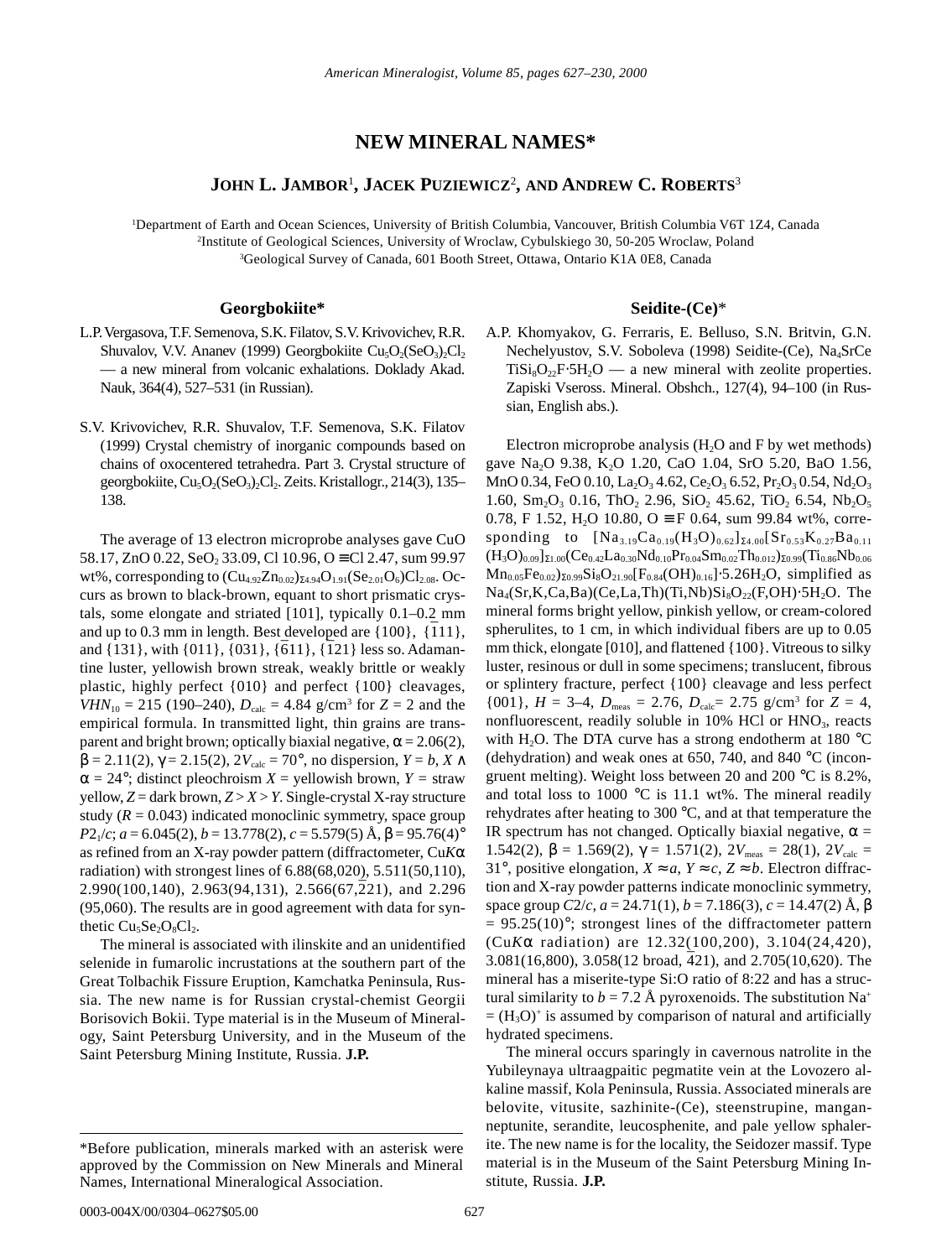#### **Shibkovite\***

L.A. Pautov, A.A. Agakhonov, E.V. Sokolova (1998) Shibkovite  $K(Ca, Mn,Na)_{2}(K_{2-x}\square_{x})Zn_{3}Si_{12}O_{30}$  — a new mineral of the milarite group. Zapiski Vseross. Mineral. Obshch., 127(4), 89– 94 (in Russian, English abs.).

The average of four electron microprobe analyses gave  $SiO<sub>2</sub>$ 61.33, Al2O3 0.04, FeO 0.04, MnO 2.43, ZnO 20.80, CaO 6.00, K<sub>2</sub>O 8.83, Na<sub>2</sub>O 1.03, sum 100.50 wt%, corrresponding to  $K_{1.00}$  (Ca<sub>1.26</sub>M n<sub>0.40</sub>N a<sub>0.39</sub>Fe<sub>0.01</sub>)  $_{\Sigma2.06}$  (K<sub>1.20</sub> $\Box$ <sub>0.80</sub>)  $_{\Sigma2.00}$  $Zn_{3.01}(Si_{12.01}Al_{0.01})_{\Sigma12.02}O_{30}$ , simplified as K(Ca,Mn,Na)<sub>2</sub>(K<sub>2-x</sub>  $\Box_{x}$ )<sub>2</sub>Zn<sub>3</sub>Si<sub>12</sub>O<sub>30</sub>. Occurs as white to colorless equant grains, to 0.5 mm, resembling quartz. Vitreous luster, white streak, no cleavage, brittle,  $H = 5\frac{1}{2} - 6$ ,  $VHN_{50} = 609$ ,  $D_{\text{meas}} = 2.89(2)$ ,  $D_{\text{calc}} =$ ⁄ 2.90(5)  $g/cm^3$  for  $Z = 2$ , insoluble in water and 1:1 HCl, bright red fluorescence in short-wave ultraviolet light. The IR spectrum has bands at 495, 530, 575, 700, 790, 920, 940, 1000, 1048, and 1105 cm–1. Colorless in transmitted light, uniaxial or weakly biaxial positive,  $\omega = 1.561(2)$ ,  $\varepsilon = 1.563(2)$ . Single-crystal Xray structure study  $(R = 0.0245)$  indicated hexagonal symmetry, space group *P*6/*mcc*; *a* = 10.505(1), *c* = 14.185(3) Å as refined from the powder pattern, for which the strongest lines are 7.11(35,002), 3.830(100,022), 3.345(60,121), 3.304(40,014), 2.940(50,114), 2.795(85,024), and 2.627(35,220).

The mineral is associated with reedmergnerite, aegirine, polylithionite, sogdianite, albite, pyrochlore, pectolite, eudialyte-group minerals, and turkestanite that occur in coarsegrained microcline-quartz rocks in the moraine deposits of the Dara-i-Pioz glacier, northern Tadjikistan. The new name is for Russian geologists V.S. Shibkov (1926–1992) and N.V. Shibkov (1951–1991). Type material is in the Museum of the Ilmensky National Park at Miass, Russia, and in the Fersman Mineralogical Museum, Moscow. **J.P.**

#### **Strontiomelane**\*

N. Meisser, E.-A. Perseil, J. Brugger, P.-J. Chiappero (1999) Strontiomelane,  $SrMn_6^{4+}Mn_2^{3+}O_{16}$ , a new mineral species of the cryptomelane group from St. Marcel–Praborna, Aosta Valley, Italy. Can. Mineral., 37, 673–678.

The most Sr-rich of six listed electron microprobe analyses has  $MnO_2$  58.71,  $Mn_2O_3$  16.51,  $Fe_2O_3$  6.27, TiO<sub>2</sub> 0.70, SiO<sub>2</sub> 0.45, K<sub>2</sub>O 0.83, Na<sub>2</sub>O 0.17, BaO 1.39, SrO 12.77, sum 97.80 wt%, corresponding to  $(Sr_{1.01}K_{0.14}Ba_{0.07}Na_{0.04})_{\Sigma1.26}$   $(Mn_{5.52}^{4+}Mn_{1.71}^{3+})$  $Ti_{0.07}Si_{0.06}$ )<sub> $28.00$ </sub> for octahedral cations = 8, ideally SrMn<sup>4+</sup>Mn<sup>3+</sup>O<sub>16</sub>. Occurs as black, elongate inclusions, to 200 µm, commonly aggregated with braunite in quartz, or rarely in pyroxene or strontiopiemontite, and as veinlets in these and other minerals. Submetallic luster, opaque, brittle, sepia streak,  $VHN<sub>100</sub> = 398$ (309–450), cleavage rarely observed, no internal reflection,  $D_{\text{calc}}$  $= 4.66$  g/cm<sup>3</sup> for the above analytical formula and  $Z = 2$ . In reflected light in oil, gray color and strong gray-white pleochroism similar to that of hollandite; moderate anisotropism, with colors from gray-blue to a white tint. Maximum and minimum reflectance values in air (WTiC standard) are 34.2, 26.0 (470 nm), 31.7, 24.4 (543), 30.6, 23.4 (587), and 29.7, 22.3 (657). Indexing of the X-ray powder pattern (114 mm Gandolfi, Fe*K*α radiation) indicated monoclinic symmetry, possible space group  $P2_1/n$ ,  $a = 10.00(1)$ ,  $b = 5.758(7)$ ,  $c = 9.88(1)$  Å,  $\beta =$ group  $T_{2}/n$ ,  $u = 10.00(1)$ ,  $v = 3.756(7)$ ,  $c = 3.66(1)$  A,  $p = 90.64(6)$ °. Strongest lines of the pattern are 3.15(100,103), 3.13(80,103), 2.409(80,122), 2.170(60,320), and 1.556 (50,2– 25).

The new mineral, which is the Sr analog of cryptomelane and hollandite, occurs as a hypogene phase with braunite, hollandite, and cryptomelane in the Praborna Mn deposit, about 5 km south of the village of Saint-Marcel, northwestern Italy. The new name alludes to the composition and the color, the latter from the Greek *melas, -anos*, black. Type material is in the Geological Museum of Lausanne, Switzerland, and in the Laboratoire et Galerie de Minéralogie, Muséum National d'Histoire Naturelle, Paris, France. **J.L.J.**

#### **Zn-Cu-Fe-In sulfide**

N. Tsushima, H. Matsueda, S. Ishihara (1999) Polymetallic mineralization at the Nakakoshi copper deposits, central Hokkaido, Japan. Resource Geol., 49, 89–97.

Among the polymetallic sulfides that occur in fracture-fill veins near the town of Kamikawa, central Hokkaido, is a mineral for which electron microprobe analysis gave Cu 13.06, Ag 0.33, Fe 6.98, Zn 28.59, Sn 3.70, In 16.30, S 30.12, sum 99.08 wt%, corresponding to  $(Zn_{1.86}Cu_{0.87}Fe_{0.53}Ag_{0.01})_{\Sigma_{3.27}}(In_{0.60}$  $\text{Sn}_{0.13}$ )<sub>Σ0.73</sub>S<sub>3.99</sub> for 8 atoms. The grains, about 10 µm across, occur with chalcopyrite in sphalerite, and also in sharp contact with kesterite-sakuraiite solid solution.

**Discussion.** As is noted by the authors, the composition is similar to that of an unidentified mineral reported previously (*Am. Mineral*., 80, p. 407, 1995). **J.L.J.**

# $Cu<sub>6</sub>(Fe,Cu,Zn)Sn<sub>3</sub>S<sub>10</sub>$

A. Imai, H. Matsueda, R. Yamada, K. Masuta (1999) Polymetallic mineralization at the Shin-Ohtoyo deposit, Harakayama district, Hokkaido, Japan. Resource Geol., 49, 75–88.

Among the various assemblages occurring in the Shin-Ohtoyo Cu-Au deposit, which is 20 km west of Sapporo, is a Sn-bearing suite consisting mainly of tetrahedrite, disseminated pyrite, colusite-series minerals, emplectite, and stannoidite in silicified volcanic rocks containing abundant kaolinite. Electron microprobe analyses  $(n = 27)$  of an associated unidentified sulfide gave Cu 35.88, Fe 2.03, Zn 1.51, Sb 0.36, Bi 0.35, Sn 31.72, S 28.23, Se 0.18, sum 100.26 wt%, which for 20 atoms corresponds to  $Cu_{6,35}Fe_{0,41}Zn_{0,25}Sb_{0,03}Bi_{0,02}Sn_{3,01}S_{9,90}Se_{0,03}$ simplified as  $Cu<sub>6</sub>(Fe, Cu, Zn)Sn<sub>3</sub>S<sub>10</sub>$ . In reflected light the mineral is gray, isotropic, and has a reflectance lower than that of tetrahedrite. The X-ray powder pattern, after deletion of lines assigned to impurities, has *d* values of 3.347, 3.136, 1.919, 1.551, 1.242, and 1.230 Å. The mineral is distinct from kuramite and mohite. **J.L.J.**

#### $Pb_3Ag_2Bi_2S_7$

Yingchen Ren (1998) Restudy of bismuth sulfosalt minerals in the Pangushan tungsten quartz vein deposit, Jiangxi Province.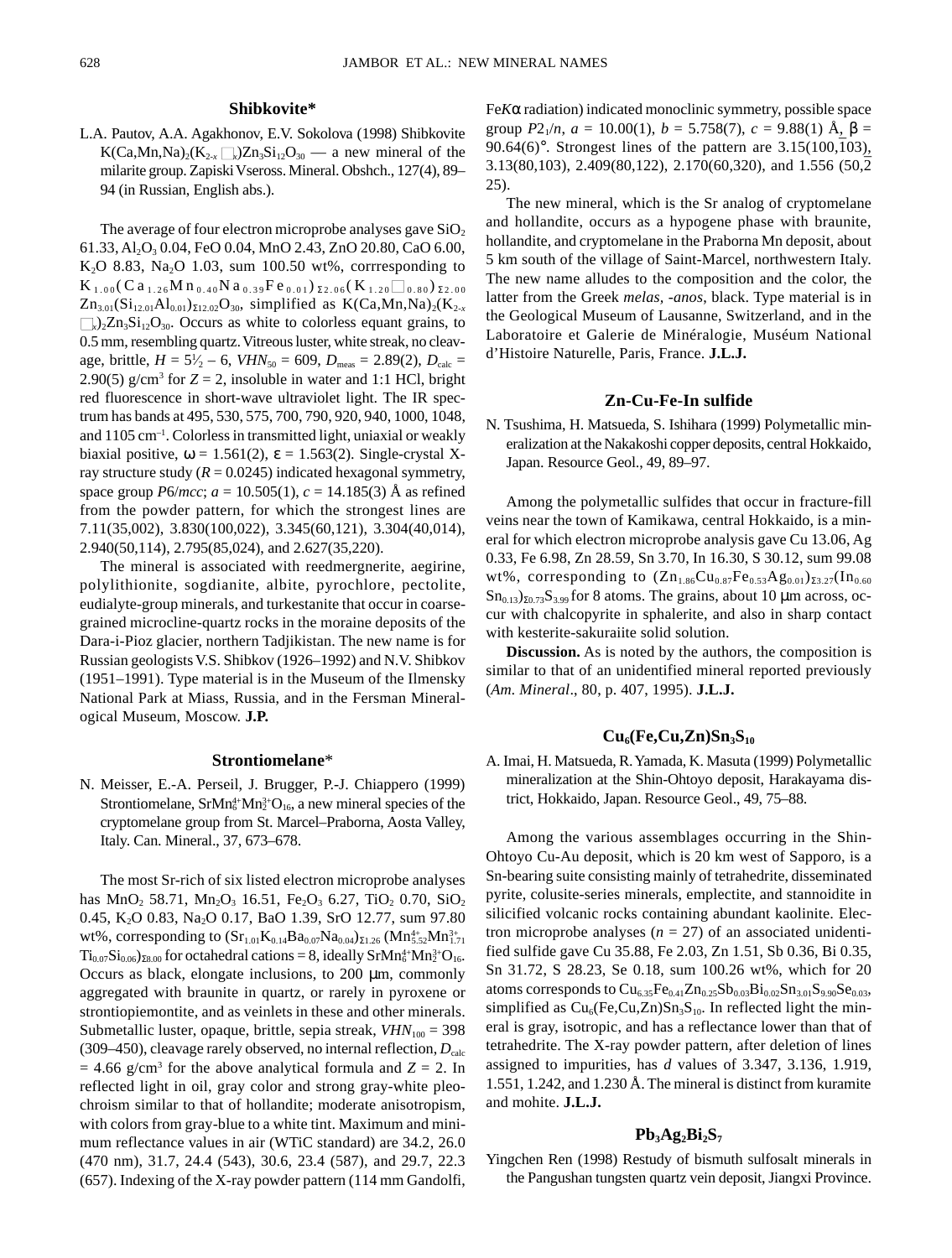Dizhi Zhaokuang Luncong, 13(4), 1–17 (in Chinese).

Mineralogical data, including reflectances and electron microprobe analyses, are given for heyrovskyite, Ag-rich xilingolite, bursaite, cannizzarite, ustarasite, schirmerite, kobellite, and an unidentified sulfosalt which occur at the Pangushan deposit, Huang sha mining region. For the unidentified sulfosalt, which is present in grains up to  $0.05 \times 0.10$ mm, the average of four listed electron microprobe analyses is Pb 42.32, Ag 15.83, Cu 0.25, Fe 0.14, Bi 26.18, Sb 0.20, S 15.14, sum 100.06 wt%, corresponding to  $Pb_{3.02}(Ag_{2.19}Cu_{0.05})$  $Fe_{0.04}\Sigma_{2.28}(Bi_{1.85}Sb_{0.02}\Sigma_{1.87}S_7$ . Lead gray color, metallic luster, slightly malleable,  $VHN_{10} = 57.2 - 59.9$ . In reflected light, grayish white with a bluish tint, anisotropic with polarization colors from grayish yellow to grayish black. Maximum and minimum reflectance percentages are given in 10 nm steps from 410 to 700 nm; representative values are 42.25, 35.75 (470), 38.08, 36.52 (540), 37.10, 35.59 (550), 38.29, 36.51 (590), and 38.22, 35.95 (650). No X-ray data are given. The mineral is associated with chalcopyrite, sphalerite, and a Pb-Ag-Bi sulfosalt in the sulfide-rich part of the quartz-W vein.

**Discussion.** An X-ray powder pattern of the synthetic analog is illustrated by Wang (*Neues Jahrb. Mineral. Mon*., 1999, 223–240), who also notes a previous report of a natural occurrence. **J.L.J.**

# **New Data**

#### **Tourmaline group, aenigmatite group**

- F.C. Hawthorne, D.J. Henry (1999) Classification of the minerals of the tourmaline group. Eur. J. Mineral., 11, 210–215.
- T. Kunzmann (1999) The aenigmatite-rhönite mineral group. Eur. J. Mineral., 11, 743–756.

An unofficial, i.e., not CNMMN-approved, classification of the tourmaline group is proposed on the basis of the general formula  $XY_3Z_6[T_6O_{18}][BO_3]_3V_3W$ . The 13 approved species fall

Formulas of end-member species in the tourmaline group

into three groups, as in the accompanying table wherein the end-member formulas of olenite, liddicoatite, and foitite have been modified from those suggested originally, and "hydroxyferuvite" is a modification of feruvite. Also tabulated in the paper are the formulas of hypothetical end-member species, and it is noted that some published compositions correspond to these species. The recommendation is that, as for the amphibole group, new root names not be used to designate a new member whose distinguishing feature is homovalent substitution within a root species; such a member can be named by use of an appropriate prefix.

The aenigmatite group is reviewed in terms of the general formula  ${X_2}[Y_6](Z_6)O_{20}$ , where  $X = Na$  or Ca. Although the group contains only eight approved minerals, the theoretical number of end-members is immense because {Y} contains sixfold-coordinated Mg<sup>2+</sup>, Fe<sup>2+</sup>, Fe<sup>3+</sup>, Ti<sup>4+</sup>, Al<sup>3+</sup>, Mn<sup>2+</sup>, Cr<sup>3+</sup>, Ti<sup>3+</sup>,  $Ca^{2+}$ ,  $Sb^{5+}$ ,  $Nb^{5+}$ , and  $As^{5+}$ , and  $(Z)$  has fourfold-coordinated  $Si<sup>4+</sup>, Al<sup>3+</sup>, Fe<sup>3+</sup>, Be<sup>2+</sup>, and B<sup>3+</sup>. The proposed nomenclature sys$ tem would require several redefinitions. **J.L.J.**

#### **Choloalite**

A.E. Lam, L.A. Groat, J.D. Grice, T.S. Ercit (1999) The crystal structure of choloalite. Can. Mineral., 37, 721–729.

Single-crystal X-ray structure study  $(R = 0.053)$  of choloalite from the type locality established the space group as *P*4132, and confirmed the anhydrous ideal formula  $CuPbFe<sub>6</sub><sup>4+</sup>O<sub>6</sub>$  that had been obtained from synthetic material (*Am. Mineral*., 80, p. 634, 1995). **J.L.J.**

### **Fullerite**

M.I. Novgorodova (1999) What are fullerenes and fullerites in the mineral world? Geochem. Internat., 37, 896–904.

Aggregations, up to  $120 \times 120$  µm, of microspheres and microcrystals of fullerite,  $C_{60}$ , occur on graphite in a xenolith of peridotite in the Tuvish basaltoid pipe at South Gissar, Tajikistan. Among the 19 X-ray diffraction lines (57 mm camera, Fe*K*α radiation) stated to be characteristic of fullerite, the

| Furnitules of end-filement species in the tournialine group |     |                    |                    |                                 |                                 |            |      |  |
|-------------------------------------------------------------|-----|--------------------|--------------------|---------------------------------|---------------------------------|------------|------|--|
|                                                             | (X) | $(Y_3)$            | $(Z_6)$            | $T_6O_{18}$                     | (BO <sub>3</sub> ) <sub>3</sub> | $V_3$      | W    |  |
|                                                             |     |                    |                    | alkali tourmaline               |                                 |            |      |  |
| elbaite                                                     | Na  | $Li_{1.5}Al_{1.5}$ | Al <sub>6</sub>    | Si <sub>6</sub> O <sub>18</sub> | (BO <sub>3</sub> ) <sub>3</sub> | $(OH)_3$   | (OH) |  |
| dravite                                                     | Na  | Mg <sub>3</sub>    | Al <sub>6</sub>    | Si <sub>6</sub> O <sub>18</sub> | $(BO_3)_3$                      | $(OH)_{3}$ | (OH) |  |
| chromdravite                                                | Na  | Mg <sub>3</sub>    | Cr <sub>6</sub>    | Si <sub>6</sub> O <sub>18</sub> | $(BO_3)_3$                      | $(OH)_{3}$ | (OH) |  |
| schorl                                                      | Na  | $Fe32+$            | Al <sub>6</sub>    | $Si_6O_{18}$                    | (BO <sub>3</sub> ) <sub>3</sub> | $(OH)_3$   | (OH) |  |
| olenite                                                     | Na  | Al <sub>3</sub>    | Al <sub>6</sub>    | Si <sub>6</sub> O <sub>18</sub> | $(BO_3)_3$                      | $O_3$      | (OH) |  |
| buergerite                                                  | Na  | $Fe_{3+}^3$        | Al <sub>6</sub>    | Si <sub>6</sub> O <sub>18</sub> | $(BO_3)_3$                      | $O_3$      | F    |  |
| povondraite                                                 | Na  | $Fe_{3+}^3$        | $Fe3+4Mg2$         | $Si_6O_{18}$                    | (BO <sub>3</sub> ) <sub>3</sub> | $(OH)_3$   | O    |  |
|                                                             |     |                    |                    | calcic tourmaline               |                                 |            |      |  |
| uvite                                                       | Ca  | Mg <sub>3</sub>    | Al <sub>5</sub> Mg | Si <sub>6</sub> O <sub>18</sub> | (BO <sub>3</sub> ) <sub>3</sub> | $(OH)_3$   | F    |  |
| "hydroxy-feruvite"                                          | Ca  | $Fe32+$            | Al <sub>5</sub> Mg | Si <sub>6</sub> O <sub>18</sub> | $(BO_3)_3$                      | $(OH)_{3}$ | (OH) |  |
| liddicoatite                                                | Ca  | Li <sub>2</sub> Al | Al <sub>6</sub>    | Si <sub>6</sub> O <sub>18</sub> | (BO <sub>3</sub> ) <sub>3</sub> | $(OH)_3$   | F    |  |
|                                                             |     |                    |                    | X-site-vacant tourmaline        |                                 |            |      |  |
| rossmanite                                                  |     | LiAI <sub>2</sub>  | Al <sub>6</sub>    | Si <sub>6</sub> O <sub>18</sub> | $(BO_3)_3$                      | $(OH)_3$   | (OH) |  |
| foitite                                                     |     | $Fe22+ Al$         | Al <sub>6</sub>    | Si <sub>6</sub> O <sub>18</sub> | (BO <sub>3</sub> ) <sub>3</sub> | $(OH)_3$   | (OH) |  |
| magnesiofoitite*                                            |     | Mg <sub>2</sub> Al | Al <sub>6</sub>    | $Si_6O_{18}$                    | (BO <sub>3</sub> ) <sub>3</sub> | $(OH)_3$   | (OH) |  |
| *IMA No. 98-037, approved.                                  |     |                    |                    |                                 |                                 |            |      |  |